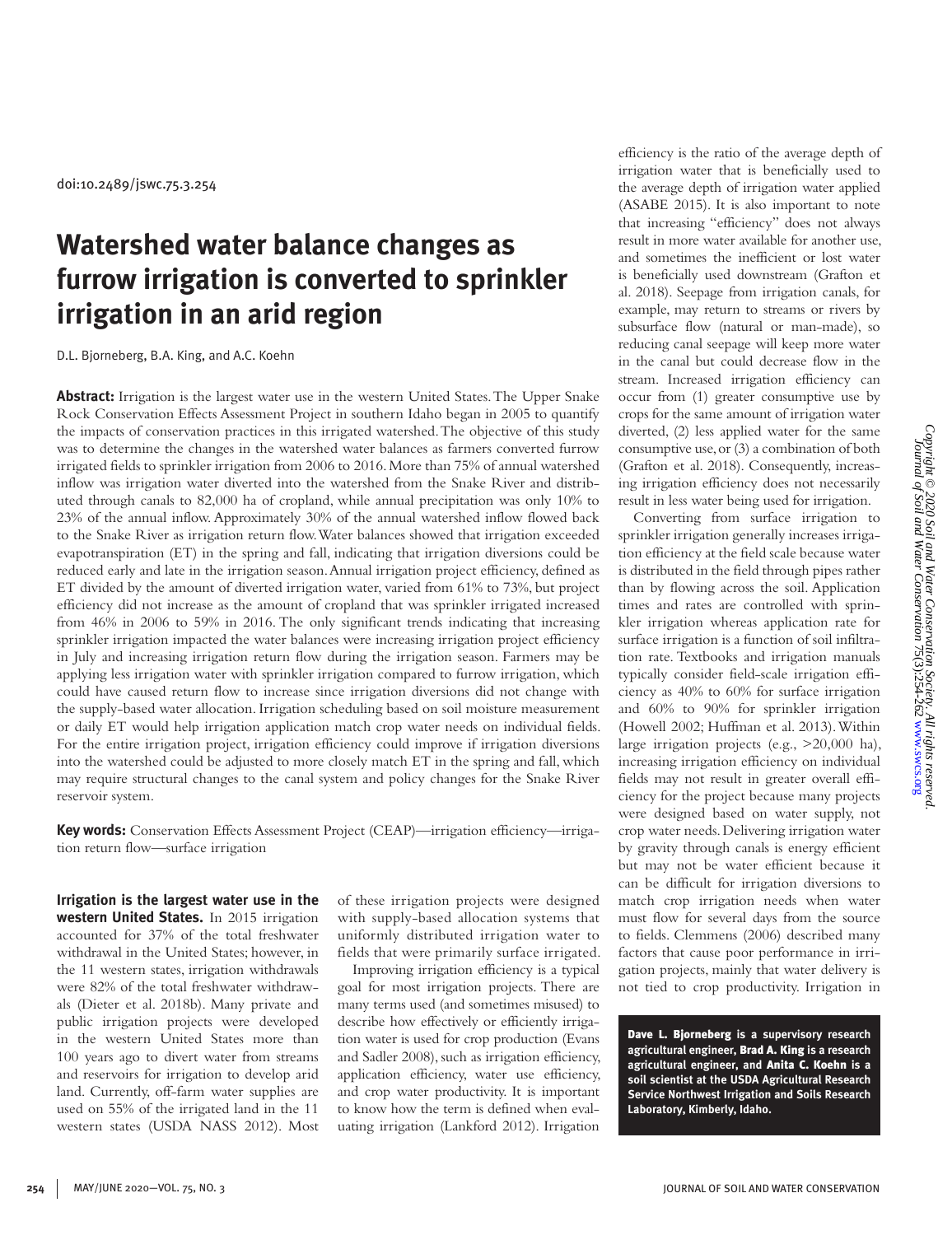Copyright © 2020 Soil and Water Conservation Society. All rights reserved<br>Uournal of Soil and Water Conservation 75(3):254-262 www.swcs.org *Copyright © 2020 Soil and Water Conservation Society. All rights reserved.* Journal of Soil and Water Conservation 75(3):254-262 [www.swcs.org](http://www.swcs.org)

the Grand Valley of Colorado, for example, was estimated to consumptively use only 20% of the diverted irrigation water in the 1970s (Keys 1981). Most of the unused irrigation water returned to rivers from which it was diverted. Other studies have shown that 20% to 80% of the diverted water was used by crops (Ahadi et al. 2013; Bondurant et al. 1978; Zalidis et al. 1997). In Spain, average irrigation efficiency was 53% for surface irrigated areas with highly permeable and shallow soils and 94% for automated and well-managed sprinkler irrigated areas (Causape et al. 2006).

The Upper Snake Rock (USR) Conservation Effects Assessment Project (CEAP) is focused on measuring changes in water quality and quantity as conservation practices have been implemented on the Twin Falls Canal Company (TFCC) irrigation project (Bjorneberg et al. 2008). The TFCC diverts water from the Snake River in southern Idaho to irrigate 82,000 ha. The main conservation practice implemented on cropland in this irrigation project during the last 30 years was converting from furrow irrigation to sprinkler irrigation. State and federal agencies provided funding to replace furrow irrigation with sprinkler irrigation to reduce soil erosion and improve irrigation efficiency. Farmers converted to sprinkler irrigation to reduce labor, improve water management, and reduce tillage. Previous studies have documented the reductions in sediment and phosphorus (P) losses from this watershed (Bjorneberg et al. 2015, 2008). The objective of this paper was to determine the changes in water balances for the TFCC irrigation project from 2006 to 2016 as furrow irrigated fields were converted to sprinkler irrigation.

## Materials and Methods

The TFCC irrigation project is located along the south side of the Snake River in south central Idaho, United States. The TFCC canal forms the east and south borders of the watershed, and the Snake River and Salmon Falls Creek canyons form the north and west borders, respectively (figure 1). Soil is predominantly silt loam. Irrigation water is supplied from the Snake River and flows by gravity in 180 km of main canals and 1,600+ km of laterals, ephemeral streams, and coulees as it is delivered to fields or flows back to the Snake River. Rock Creek is the only natural stream that flows into the watershed. It is ephemeral upstream from the watershed, typically flowing in spring and early summer from snowmelt in the mountains as rain seldom causes runoff in this arid area. Thus, unlike many watersheds, the USR watershed has two inflow streams (the main irrigation canal and Rock Creek) and numerous outflow streams. Many streams only flow during the irrigation season (April through October), while others flow all year due to relief drains located sporadically throughout the watershed to drain deep percolation water. The relief drains are tunnels (1.2 m wide by 1.8 m that were constructed by digging horizontally into the basalt bedrock) or tiles (connected to relief wells drilled through the bedrock) to remove excess groundwater that accumulated after irrigation started in 1905 (Carter et al. 1971). These tunnels and tiles are essentially man-made springs that flow throughout the year and drain a shallow aquifer  $( $20 \text{ m}$ ).$ 

Irrigation water delivery in USR watershed is based primarily on a natural flow water right rather than water stored in a reservoir. Reservoir water supplements natural flow in the summer; however, both may be limited when snow pack in the mountains is below normal. The TFCC is designed to uniformly distribute the natural flow of the river to cropland on a flow rate basis rather than allocating a volume of water per hectare. Irrigation water is continually available at 52 L min−1 ha−1 during the irrigation season if supply is sufficient. Irrigation water delivery to fields is measured at 3,000 outlets (headgates). These gates are locked and only adjusted by TFCC employees on daily basis as needed. While a flow rate is available during the entire irrigation season, it is not practical to continually use this flow rate, especially in the spring and fall. However, this flow rate allocation is equivalent to 7.5 mm  $d^{-1}$ , which does not meet peak daily evapotranspiration (ET) for many crops in the summer. Consequently, farmers grow a variety of crops to spread peak crop ET throughout the irrigation season and rely on stored soil water to meet peak crop ET demand.

The water balance for this study was calculated as the sum of inflows equals the sum of the outflows plus change in storage and any errors:

Irrigation + Precipitation + Rock Creek =  $ET + Return Flow + remainder$ . (1) into the watershed in the main irrigation canal. Rock Creek was the amount of water that flowed into the watershed in Rock Creek. ET was the potential crop evapotranspiration and bare soil evaporation when crops were not growing. Return flow was the amount of water flowing from the watershed in the 14 return flow streams that were measured during this study. Twelve of these streams flowed all year while two only flowed during the irrigation season. Return flow included unused irrigation water, tailwater from furrow irrigated fields, and subsurface drainage from the tunnels and tiles. The remainder accounted for all measurement and calculation errors plus unmeasured parameters such as small return flow streams, evaporation losses from the canals, wind drift and evaporation from sprinkler irrigation, and changes in soil water and groundwater storage. Some deep percolation from irrigated fields and seepage losses from canals and laterals will flow to shallow groundwater and eventually become return flow through the drain tunnels and tiles.

Irrigation was the amount of water diverted

Flow rates in the main canal, Rock Creek, and 14 return flow sites were measured with weirs or calculated from stage-discharge relationships. Flow stage was automatically recorded at 15 minute intervals on data loggers (Campbell Scientific, Inc., Logan, Utah) at all sites in cooperation with Idaho Department of Water Resources (IDWR) or the TFCC. Daily average flow rates were calculated for each site. Daily averages were summed to calculate total monthly and annual flow volumes.

Precipitation was measured at the Twin Falls AgriMet site near Kimberly, Idaho (USBR 2018). The Twin Falls AgriMet site also provided data for calculating potential ET for crops grown in the watershed using ETIdaho (Allen and Robison 2017). ETIdaho used the American Society of Civil Engineers (ASCE) standardized Penman-Monteith method to calculate reference ET and a procedure to calculate crop coefficients that considers the impact of surface wetting by irrigation and precipitation on total evaporation from the soil surface. Daily ET values for each crop were summed monthly and annually and multiplied by crop areas to calculate total crop water use for the watershed. Area in the watershed planted to specific crops was determined using the cropland data layer in CropScape (USDA NASS 2018). ET for the growing season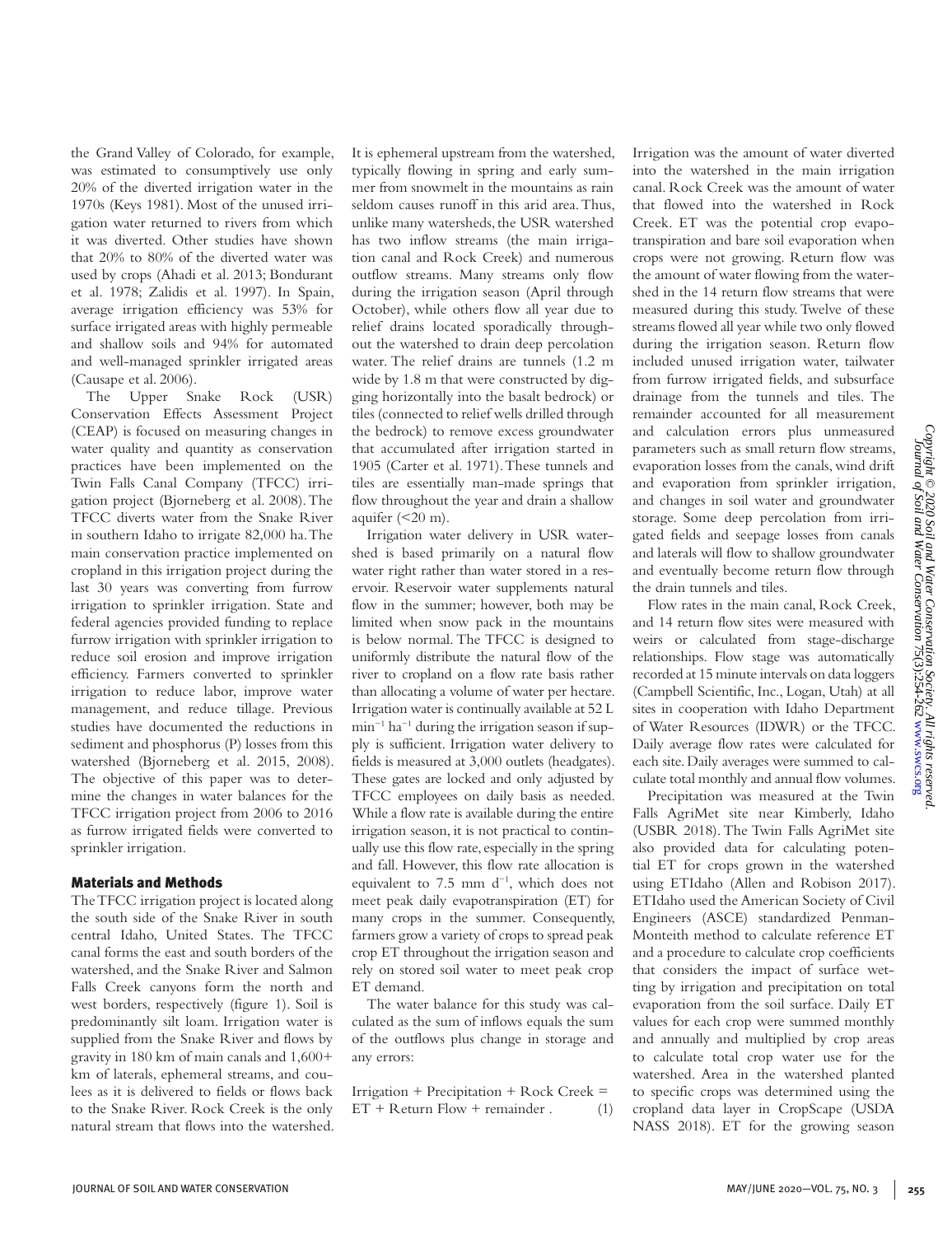Watershed area and monitoring sites for the Twin Falls Canal Company irrigation tract.



was also obtained from IDWR, which used the METRIC model to compute and map ET for irrigated land in Idaho. METRIC is an energy balance model that uses Landsat satellite thermal imagery and ground-based weather data to map ET (Allen et al. 2007, 2011). METRIC ET was available for April through October for 2006, 2008 through 2011, 2013, and 2016 (IDWR 2018).

Water balances were calculated for each year, irrigation season, and month from 2006 to 2016. Irrigation project efficiency was defined as the ratio of water beneficially used to the amount of water delivered to the irrigated area (ASABE 2015) and calculated as equation 2:

$$
IPE = (ET \div Irrigation) \times 100, \tag{2}
$$

where IPE was the irrigation project efficiency (%), ET was evapotranspiration for the watershed (mm), and Irrigation was the amount of irrigation water diverted into the watershed (mm). IPE was calculated for each irrigation season and each month of the irrigation season (April through October) using ET estimates from both ETIdaho and METRIC.

The amount of land that was furrow or sprinkler irrigated was estimated from aerial images. One section (approximately 260 ha) was randomly chosen from each of the 17 townships in the TFCC irrigation project. This follows the same technique that was initially used for field surveys in this watershed (Bjorneberg et al. 2008). Total area surveyed was 3,500 ha or about 4% of the total land area in the TFCC irrigation project. The type of irrigation system in each field was visually identified from the aerial images for 2006, 2011, 2013, and 2016.

Linear regression was used to determine if two water balance parameters were correlated. Kendall trend analysis was used to determine if there was a 95% probability that parameters were increasing or decreasing during this study period (SAS Institute 2014).

### Results and Discussion

*Annual Results*. Irrigation was by far the largest factor impacting hydrology in this watershed. Irrigation water diverted from the Snake River was 75% to 89% of the total annual inflow into the watershed (table 1). Precipitation was only 10% to 23% of the inflow. Rock Creek, an ephemeral stream, contributed less than 35 mm annually to the

watershed or 0.5% to 2% of the total inflow. Annual ET was 57% to 67% of watershed inflow and ranged from 857 to 974 mm (table 1). Annual irrigation diversion only varied 170 mm during the study period, from 1,120 to 1,290 mm, while annual precipitation varied from 130 mm to 370 mm (table 1). The amount of irrigation water diverted into the watershed was generally limited by TFCC water rights and the available water supply (i.e., accumulated snow in the mountains), not by the relatively small annual differences in crop irrigation requirements or precipitation within the watershed. There was no linear correlation between total irrigation diversion and annual ET or precipitation  $(R^2 \leq 0.001$  for both). TFCC will only make adjustments to irrigation diversions if cool and/or wet conditions persist since it takes several days for flow in this large canal system to respond to changes in irrigation diversions.

Return flow back to the Snake River was 27% to 34% of the total annual watershed inflow. Annual return flow increased as annual precipitation increased ( $R^2 = 0.50$ , *p* = 0.01). The greatest return flow occurred in 2016 and the least in 2007 (table 1). Irrigation diversion was almost equal during these two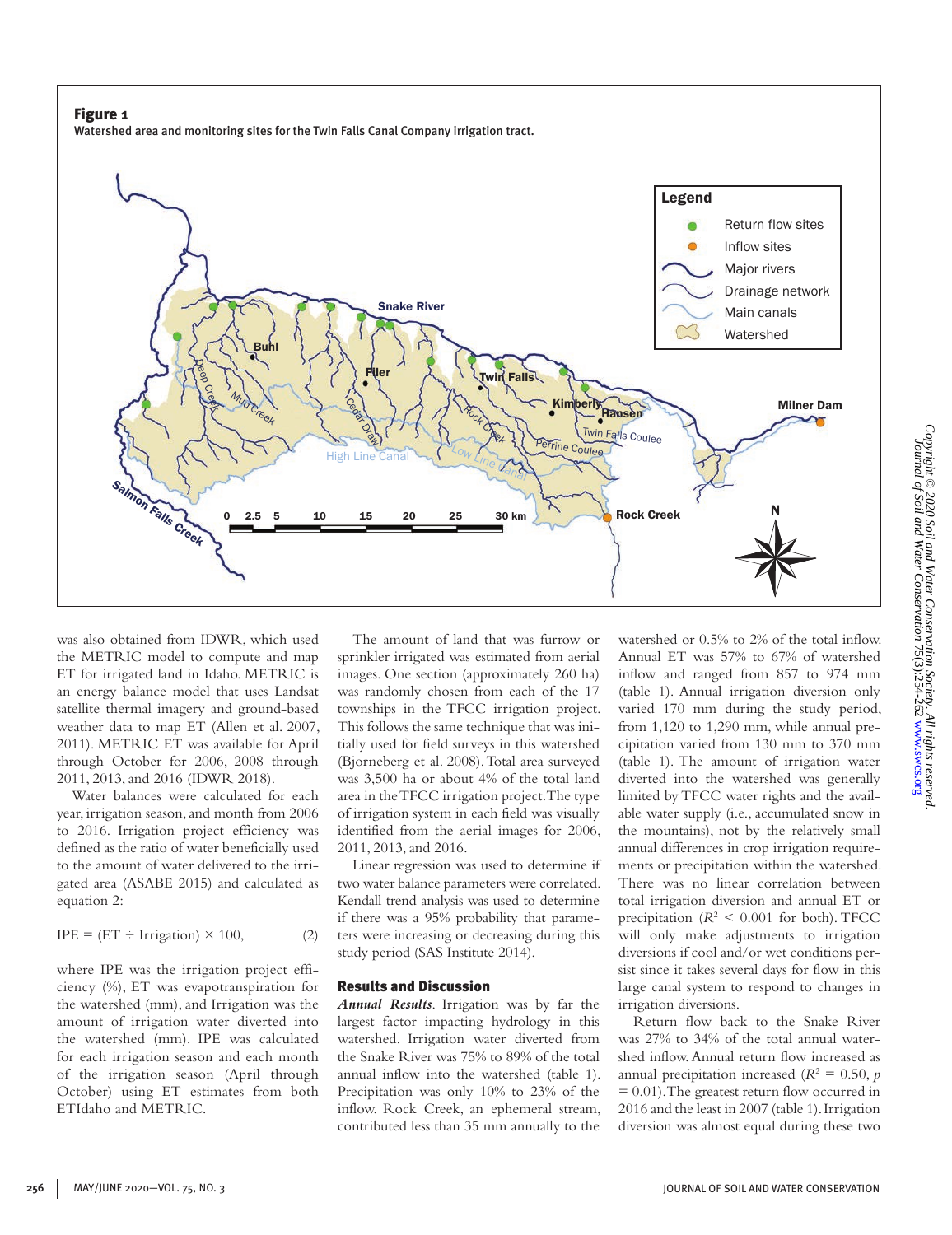| Year    | <b>Irrigation</b><br>diversion (mm) | <b>Precipitation</b><br>(mm) | <b>Rock</b><br>Creek (mm) | <b>Total</b><br>inflow (mm) | $ET$ (mm) | <b>Return</b><br>flow (mm) | Total<br>outflow (mm) | <b>Remainder</b><br>(mm) |
|---------|-------------------------------------|------------------------------|---------------------------|-----------------------------|-----------|----------------------------|-----------------------|--------------------------|
| 2006    | 1,117                               | 312                          | 34                        | 1,462                       | 919       | 463                        | 1,382                 | 80                       |
| 2007    | 1,182                               | 173                          | 14                        | 1,369                       | 913       | 376                        | 1,289                 | 81                       |
| 2008    | 1,236                               | 211                          | 11                        | 1,457                       | 899       | 395                        | 1,294                 | 164                      |
| 2009    | 1,170                               | 272                          | 17                        | 1,460                       | 876       | 439                        | 1,315                 | 145                      |
| 2010    | 1,176                               | 284                          | 9                         | 1,469                       | 891       | 450                        | 1,341                 | 128                      |
| 2011    | 1,189                               | 234                          | 34                        | 1,457                       | 882       | 496                        | 1,377                 | 80                       |
| 2012    | 1,240                               | 269                          | $\overline{7}$            | 1,516                       | 906       | 489                        | 1,396                 | 120                      |
| 2013    | 1,198                               | 134                          | 8                         | 1,340                       | 857       | 411                        | 1,268                 | 71                       |
| 2014    | 1,262                               | 371                          | 10                        | 1,643                       | 948       | 491                        | 1,439                 | 204                      |
| 2015    | 1,288                               | 252                          | 10                        | 1,550                       | 887       | 496                        | 1,383                 | 167                      |
| 2016    | 1,186                               | 358                          | 27                        | 1,571                       | 974       | 502                        | 1,476                 | 95                       |
| Average | 1,204                               | 261                          | 17                        | 1,481                       | 905       | 455                        | 1,360                 | 121                      |

years, but precipitation was 185 mm greater in 2016. The additional precipitation could have increased return flow because of runoff from fields or because farmers reduced irrigation, and unused irrigation water returned to the Snake River. Since most precipitation events were small, increased return flow was likely due to unused irrigation water rather than runoff. Only 10 precipitation events from 2006 to 2016 were greater than 20 mm, and 41 events were between 10 and 20 mm. These 51 events accounted for 30% of the total precipitation, so events <10 mm accounted for 70% of the precipitation during this study. A large irrigation project like the TFCC cannot quickly adjust irrigation diversions in response to small, infrequent precipitation events, so irrigation water will flow back to the Snake River if it is not needed for irrigation. In order to take advantage of precipitation during the growing season, TFCC would need additional water storage within their system or farmers would need on-farm storage to store irrigation water during precipitation. It is also important to note that unused irrigation water returns to the Snake River where the water can be beneficially used by downstream water users.

The remainders for the annual water balances were 71 to 204 mm, or 5% to 12% of the total inflow (table 1). A 5% balance error is reasonable considering the precision of measurements and estimations; however, the annual water balance remainders were always positive, which means that the sum of measured inflow parameters was always greater than the sum of measured and calculated outflow parameters. Skhiri and Dechmi (2012)

had –2.8% and +8.1% balance errors for a two-year study on a much smaller, 1,865 ha watershed. A 10% flow measurement error would be about 100 mm for irrigation diversion and 45 mm for return flow, but flow measurement errors should be both positive and negative. The 14 return flow streams measured for this study did not encompass all return flow streams. From 2005 to 2008, return flow was measured at nine additional sites (Bjorneberg et al. 2008), but these nine sites only contributed an additional 5% of the annual return flow during that study period, which would reduce the water balance remainder by only 20 to 25 mm. ET from ETIdaho was likely greater than actual crop water use because reference ET equations and crop coefficients were developed for nonstressed crop conditions. If actual ET was less than estimated ET, the water balance remainder would be greater.

The largest portion of the water balance remainder was likely the change in storage of water in the soil and shallow aquifer. Abrahao et al. (2011) calculated that the change in storage in the soil and aquifer was 32 to 77 mm  $y^{-1}$  in a sprinkler and drip irrigated basin. While the soil cannot continually store more water, the predominate soil in the watershed is silt loam with a water holding capacity of about 180 mm  $m^{-1}$ , which could be a substantial short-term buffer for the water balance. Likewise, the shallow aquifer would store water that eventually contributed flow to the drain tunnels, recharged a deeper aquifer, or was a source for domestic wells. According to US Geological Survey (USGS) estimates, self-supplied domestic groundwater withdrawals were 23,000

m3 d–1 in Twin Falls County (Dieter et al. 2018a), which was about 8 mm annually in this watershed, and not a major factor in the water balance. Groundwater was not used for irrigation within the TFCC irrigation project with the exception of some lawn irrigation from domestic wells. TFCC supplies irrigation water to most rural subdivisions within the TFCC irrigation project for landscape irrigation.

The annual water balance remainder was not correlated with annual precipitation (*R*<sup>2</sup>  $= 0.17$ ,  $p = 0.20$  even though the lowest remainder occurred in 2013 and the highest in 2014, corresponding to the lowest and highest annual precipitation (table 1). Precipitation in 2014 was unusual because rain in August (120 mm) was 12 times the monthly normal. Much of this precipitation may have been stored in the soil in harvested wheat (*Triticum aestivum* L.) and barley (*Hordeum vulgare* L.) fields (about 20% of cropland) that had not been irrigated since July. Excess rain also could have caused deep percolation in fields that were still being irrigated.

*Irrigation Season Results.* Approximately 90% of the annual watershed inflow and more than 80% of the annual watershed outflow occurred during the seven-month irrigation season (April to October). Irrigation was 83% to 93% of the total watershed inflow during the irrigation season, and precipitation was 5% to 16% of inflow (table 2). More than 70% of the annual irrigation return flow occurred during the irrigation season. The water balance remainder for the irrigation season was 11% to 18% of the watershed inflow. The remainder for the irrigation sea-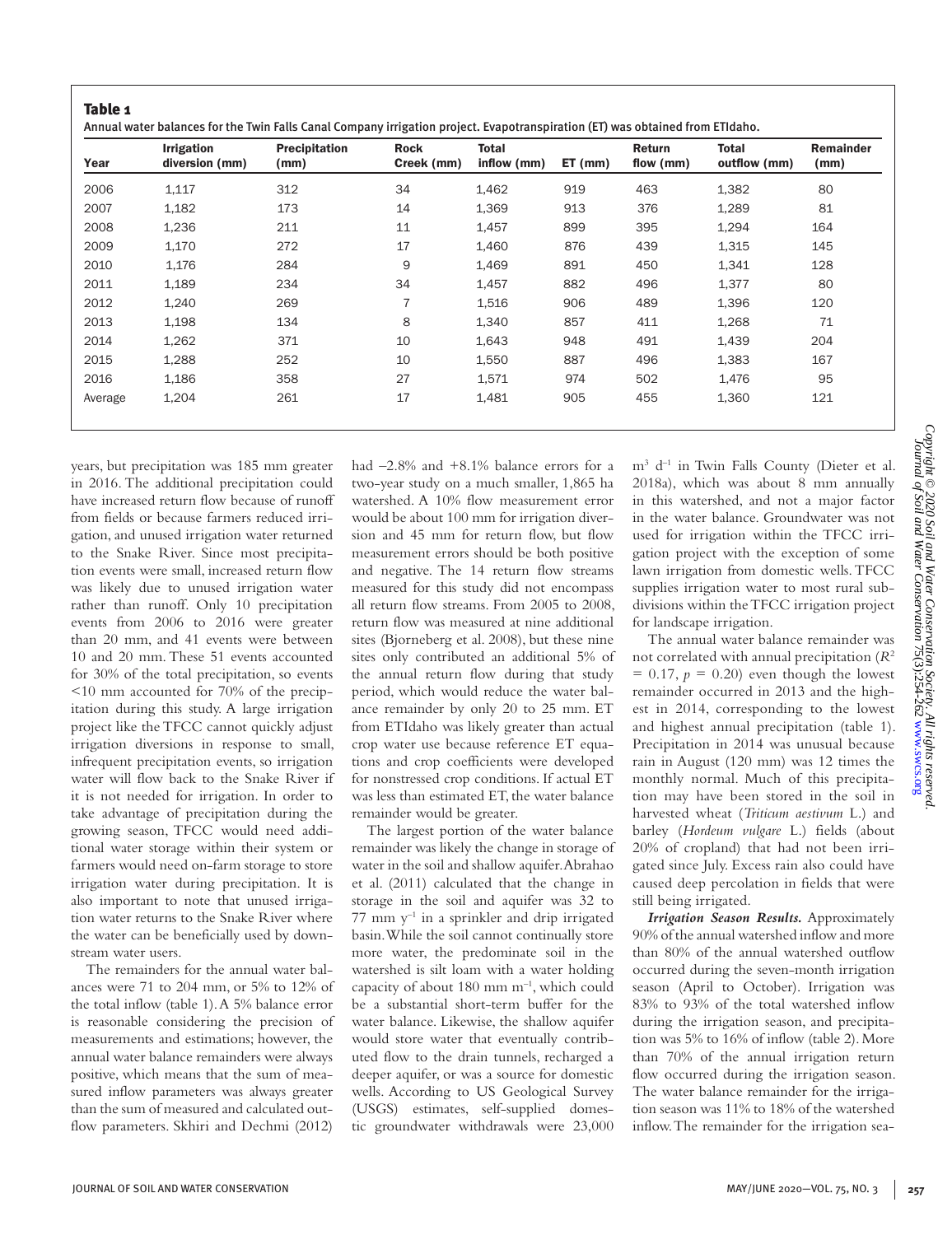## Table 2

Irrigation season water balances (April through October) for the Twin Falls Canal Company irrigation project. Evapotranspiration (ET) was obtained from ETIdaho.

| Year                                | <b>Irrigation</b><br>diversion (mm) | <b>Precipitation</b><br>(mm) | <b>Rock</b><br>Creek (mm) | Total<br>inflow (mm) | $ET$ (mm) | <b>Return</b><br>flow (mm) | <b>Total</b><br>outflow (mm) | <b>Remainder</b><br>(mm) |
|-------------------------------------|-------------------------------------|------------------------------|---------------------------|----------------------|-----------|----------------------------|------------------------------|--------------------------|
| 2006                                | 1,117                               | 139                          | 26                        | 1,282                | 808       | 335                        | 1,143                        | 139                      |
| 2007                                | 1,176                               | 113                          | 8                         | 1,297                | 829       | 259                        | 1,088                        | 209                      |
| 2008                                | 1,228                               | 82                           | 8                         | 1,318                | 793       | 283                        | 1,076                        | 242                      |
| 2009                                | 1,170                               | 170                          | 14                        | 1,353                | 781       | 327                        | 1,109                        | 244                      |
| 2010                                | 1,176                               | 131                          | 6                         | 1,312                | 777       | 327                        | 1,104                        | 209                      |
| 2011                                | 1,188                               | 130                          | 30                        | 1,347                | 782       | 356                        | 1,138                        | 210                      |
| 2012                                | 1,231                               | 69                           | 5                         | 1,305                | 808       | 355                        | 1,164                        | 141                      |
| 2013                                | 1,191                               | 78                           | 7                         | 1.277                | 795       | 293                        | 1,088                        | 188                      |
| 2014                                | 1,255                               | 194                          | 9                         | 1,458                | 828       | 369                        | 1,198                        | 260                      |
| 2015                                | 1,273                               | 112                          | 4                         | 1,389                | 776       | 365                        | 1,141                        | 248                      |
| 2016                                | 1,181                               | 220                          | 19                        | 1,420                | 860       | 377                        | 1,236                        | 184                      |
| Average                             | 1,199                               | 131                          | 12                        | 1.342                | 803       | 331                        | 1,135                        | 207                      |
| Trend*                              | Increase                            | No trend                     | No trend                  | Increase             | No trend  | Increase                   | Increase                     | No trend                 |
| *Kendall trend test ( $p < 0.05$ ). |                                     |                              |                           |                      |           |                            |                              |                          |

son was always greater than the remainder for the annual water balance because outflow from the watershed continued during the winter, mainly return flow from drain tunnels, while inflow (precipitation and Rock Creek) was minimal.

ET from ETIdaho was 4% to 13% greater than METRIC during the seven irrigation seasons that were available from IDWR (table 3). The energy balance model used by METRIC may provide a better estimate of ET since it estimates actual crop conditions with satellite thermal images approximately every two weeks. ETIdaho uses crop coefficients that were defined for well-watered conditions that typically do not occur everywhere in production fields. If actual ET was 4% to 13% less than ETIdaho, the water balance remainder would increase by 30 to 90 mm. However, both methods should be considered an estimate of ET because energy balance models also have discrepancies from ET calculated based on soil water balance (Evett et al. 2012).

There was no correlation between irrigation diversion and precipitation  $(R^2 =$ 0.03) or ET from ETIdaho  $(R^2 = 0.01)$  or METRIC ( $R^2 \leq 0.01$ ) during the irrigation season. As stated previously, irrigation diversion in the large TFCC canal system cannot be easily adjusted especially when precipitation is infrequent and minimal during the summer. IPE based on ETIdaho varied from 61% to 73% (table 3) and averaged 67% for the 11-year study period. IPE based on METRIC was slightly lower than ETIdaho-based IPE, varying from 57% to

65% (table 3). If it was possible to capture all return flow during the irrigation season and use that return flow to reduce irrigation diversions, average IPE for 2006 to 2016 would have been 93%. This is not realistic, however, because major changes to the TFCC distribution system would be required, including substantial water storage within the irrigation project and numerous pumps to transfer the tunnel drainage water to cropland where it could be used. Eliminating return flow would also have a negative impact on power generation from the nine hydropower plants on return flow

streams that generate electricity from water flowing back to the Snake River.

In 1995, about 10% of the cropland within the TFCC irrigation project was sprinkler irrigated (Bjorneberg et al. 2008). Since then, farmers have steadily converted from furrow irrigation to sprinkler irrigation to improve water management, reduce tillage and labor, and participate in cost-share programs. According to the survey of aerial images, sprinkler irrigation was used on 46% of the cropland in 2006. The amount of sprinkler irrigation increased almost 1.5% per year to 52% in 2011, 54% in 2013, and 59% in 2016.

# Table 3

Evapotranspiration (ET) for the irrigation season and irrigation project efficiency (IPE) calculated by remote sensing with METRIC or by reference evapotranspiration from ETIdaho.

| Year               | <b>METRIC</b><br>(mm) | <b>METRIC IPE</b><br>(%) | <b>ETIdaho</b><br>(mm) | <b>ETIdaho IPE</b><br>(%) |
|--------------------|-----------------------|--------------------------|------------------------|---------------------------|
| 2006               | 717                   | 64                       | 808                    | 72                        |
| 2007               | na*                   | na                       | 829                    | 70                        |
| 2008               | 706                   | 57                       | 793                    | 65                        |
| 2009               | 739                   | 63                       | 781                    | 67                        |
| 2010               | 698                   | 59                       | 777                    | 66                        |
| 2011               | 749                   | 63                       | 782                    | 66                        |
| 2012               | na                    | na                       | 808                    | 66                        |
| 2013               | 759                   | 64                       | 795                    | 67                        |
| 2014               | na                    | na                       | 828                    | 66                        |
| 2015               | na                    | na                       | 776                    | 61                        |
| 2016               | 766                   | 65                       | 860                    | 73                        |
| Trend <sup>+</sup> | Increasing            | No trend                 | No trend               | No trend                  |
| *Not available     |                       |                          |                        |                           |

\*Not available.

†Kendall trend test (*p* < 0.05).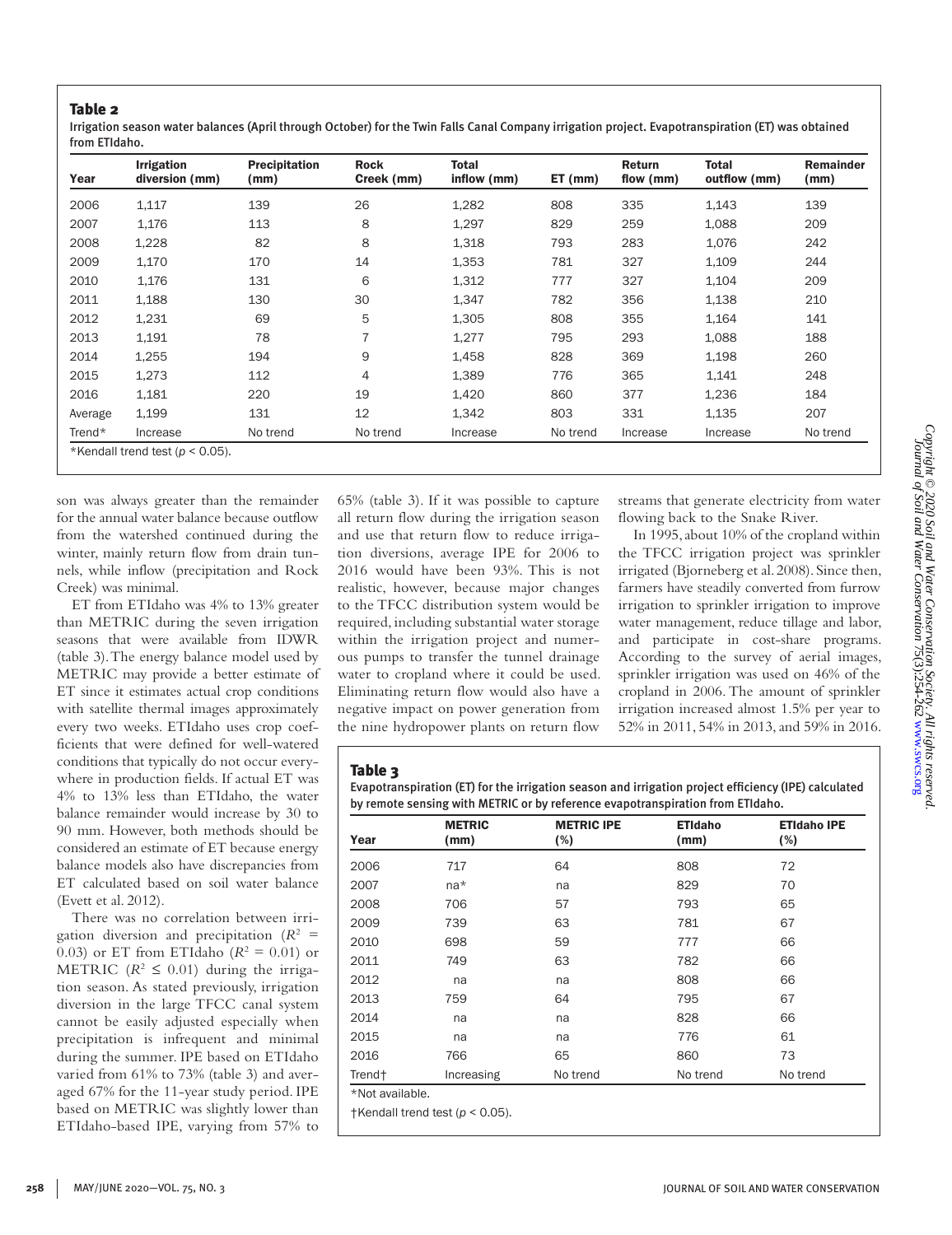## Figure 2

Irrigation project efficiency based on ETIdaho and relative amount of sprinkler irrigated cropland for the Twin Falls Canal Company irrigation project.



#### Figure 3

Crops grown in the watershed for each year of the study. Crops are arranged from high to low water use (left to right). Black bars are even years and gray bars are odd years from 2006 to 2016.



While the amount of sprinkler irrigation steadily increased, there was no increasing trend in IPE (figure 2). For IPE to increase, ET needed to increase and/or irrigation diversion needed to decrease. Irrigation diversion actually tended to increase during this study (table 2). Since crop water use calculated by ETIdaho represents potential crop ET based on weather parameters and crop type, it is understandable that ETIdaho was not affected by irrigation type. Even if farmers would use less water with sprinkler irrigation, irrigation diversion may not decrease because the canal system was not designed to adjust or redirect canal flow when individual sprinkler systems are turned on and off. Furthermore, farmers do not have an incentive to reduce water use with the flow rate allocation scheme, so irrigation water may have continued to be delivered to the farm while the sprinkler system was off. This unused irrigation water flowed to return flow streams where it could be used on other farms or return to the Snake River. If farmers had sufficient water storage on their farms, they could better utilize irrigation water by storing their allocated flow rate when their irrigation systems were off, which only occurs when the TFCC allocation exceeds irrigation needs on the farm.

Grafton et al. (2018) noted that irrigation diversion may increase as more cropland in an irrigation project is sprinkler irrigated because consumptive use could be greater with sprinkler irrigation than surface irrigation. While there was variation in crop types among years, the amount of high water use crops (e.g., alfalfa [*Medicago sativa* L.] and sugar beet [*Beta vulgaris* L.]) did not increase during this study (figure 3). METRIC ET for the irrigation season had an increasing trend during the study period while ETIdaho did not (table 3). The increasing trend for METRIC ET could indicate that consumptive use increased with increasing sprinkler irrigation. IPE calculated with METRIC ET, however, did not increase (table 3) because irrigation diversion also increased during the study (table 2).

*Monthly Results.* Monthly water balances show the seasonal impact of irrigation on hydrology in this watershed (figure 4). Average monthly inflow into the watershed was <50 mm until irrigation diversion began in April and ended in October. Irrigation diversion was 93% to 97% of the total monthly inflow from June to September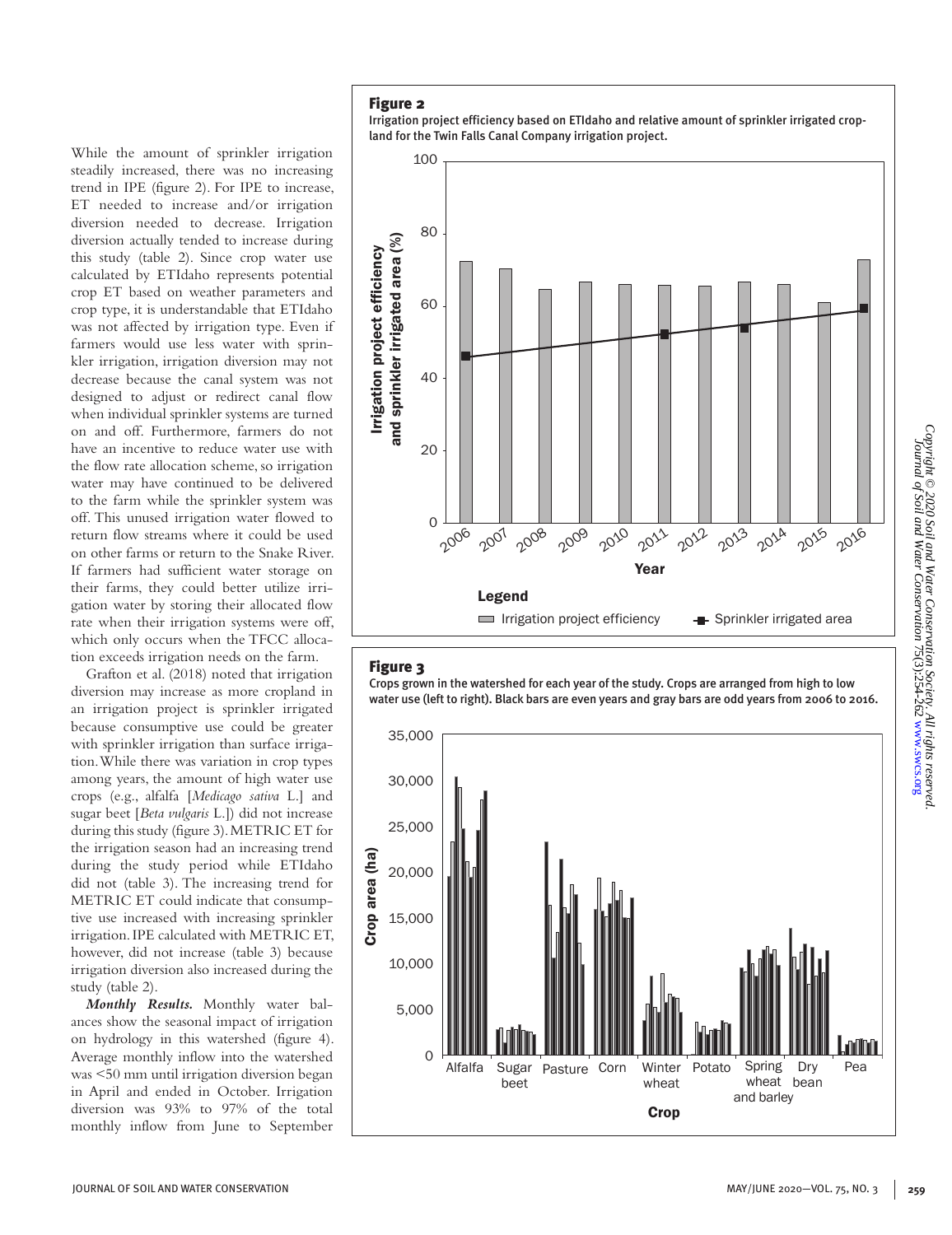when average monthly precipitation was <15 mm and irrigation diversion was >170 mm. Monthly irrigation return flow was 40 to 60 mm during the irrigation season and 20 to 30 mm from November through March, resulting in 25% to 30% of the annual return flow occurring during the nonirrigation season due to flow from the drainage tunnels and tiles. ET from ETIdaho gradually increased from April until July, then decreased until October. Ideally, irrigation diversion plus precipitation would match ET. However, irrigation diversion was substantially greater than ET in April, May, September, and October. The TFCC canal system required a minimum flow rate to deliver irrigation water throughout the project area, resulting in excess irrigation diversions in the spring and fall. For example, average diversions in May and September were 190 and 170 mm, respectively, while ET was only 115 and 80 mm for these months. In 2018, TFCC installed an inflatable weir in a canal to allow water deliveries near the weir to be made with a lower flow rate in the canal. If this project is successful and feasible, TFCC could install more weirs, which could improve flexibility for irrigation diversions.

The monthly water balance remainders were negative from November to March because drainage tunnels continued to flow during the winter when Rock Creek and precipitation contributed little inflow to the watershed (figure 4). Water balance remainders were greatest in May (63 mm), August (47 mm), and September (49 mm). Assuming that the greatest portion of the remainder was the change in water stored in the soil or shallow aquifer, the large remainders indicate that irrigation applied to fields exceeded ET during these months. Excess irrigation in May can be used to bring the water content in the soil profile to field capacity before peak ET occurs during the summer. Irrigating in excess of ET in August and September has little potential to be beneficially used by a crop except for some fall seeded crops. These trends indicate that farmers could benefit from scheduling irrigation based on soil water content or calculated ET such as AgriMet (USBR 2018). According to the 2013 Farm and Ranch Irrigation Survey, 71% of Idaho farmers with irrigation decided when to irrigate based on crop condition, 42% based on soil feel, 37% based on the water delivery organization, and 29% based on personal calendar (USDA NASS 2013). Only 4% used

#### Figure 4

Average monthly water balances for 2006 to 2016 for the Twin Falls Canal Company irrigation project.



soil moisture sensing and 6% used daily ET reports. (Farmers could select more than one method so percentages will total more than 100.) Irrigation water management would be an important conservation practice to be implemented in this watershed, especially as more cropland is converted to sprinkler irrigation, which is more conducive to irrigation scheduling than furrow irrigation.

Precipitation had a substantial impact on the water balance in August of 2014. Annual precipitation in 2014 was above normal almost entirely because August precipitation was 120 mm compared to normal August precipitation of 9 mm. Irrigation diversion in August of 2014 was similar to the other 10 years of this study, but August return flow was 10 mm greater than the average, and the water balance remainder was 121 mm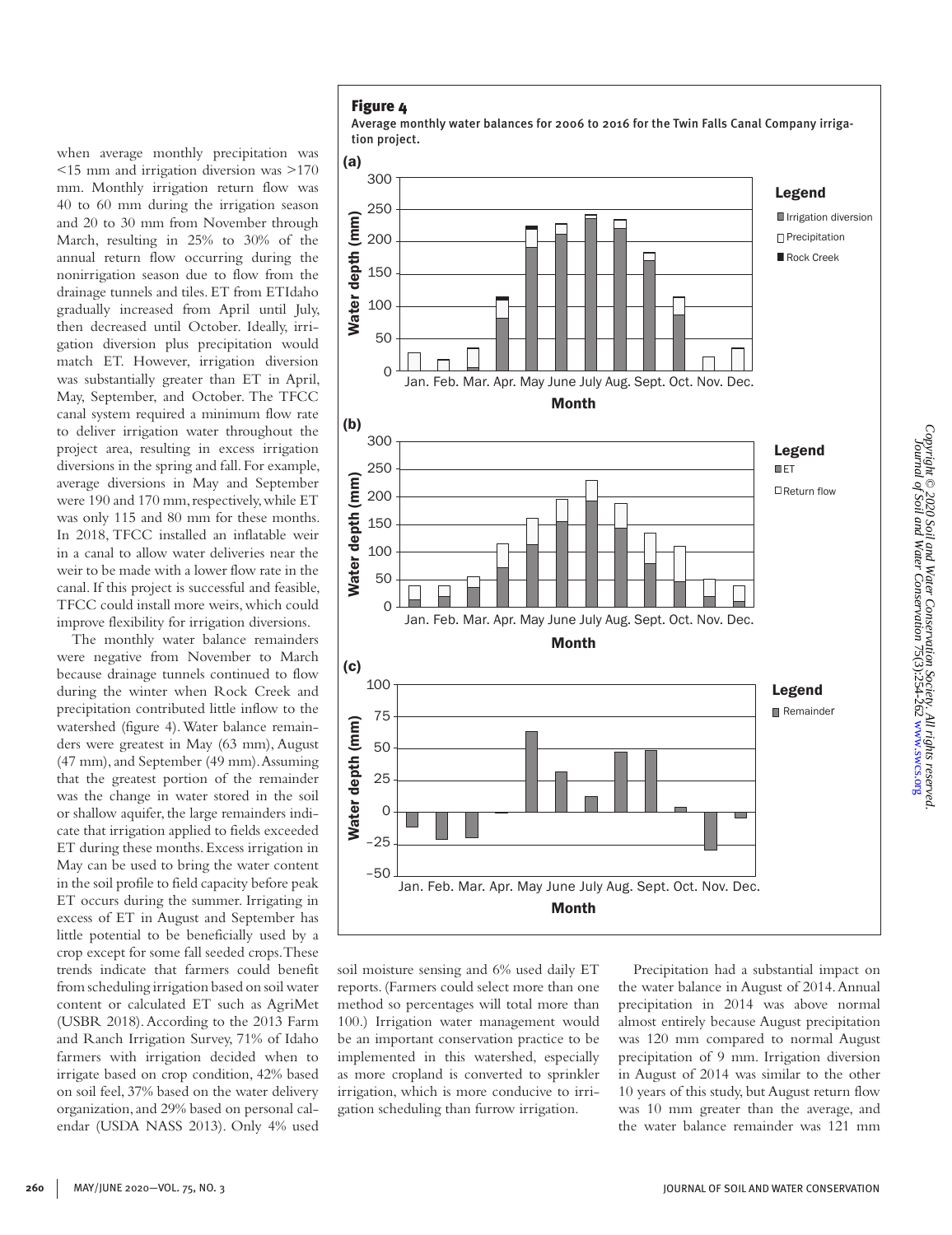# Figure 5

Monthly irrigation project efficiency (IPE) calculated with ETIdaho or METRIC evapotranspiration (ET) for 2006 to 2016. Each data point is the monthly IPE for an individual year. METRIC ET was only available for 2006, 2008 to 2011, 2013, and 2016.



compared to <8 mm for the other years. The unusually high rainfall directly increased irrigation return flow by runoff during rain events and indirectly by farmers stopping irrigation, so unused irrigation water continued to flow in ditches and canals to return flow streams before TFCC could adjust irrigation diversion. The additional water balance remainder was probably increased storage of water in soil and shallow aquifer.

Monthly IPE values were calculated with ET from both ETIdaho and METRIC (figure 5). IPE was not shown for April and October because it was highly variable depending on when irrigation diversion began or ended. Differences in ETIdaho and METRIC IPE values reflect differences in the two ET calculation methods since the amount of irrigation water diverted into the watershed was the same. ETIdaho was greater than METRIC for six of seven years in both June and July. As stated previously, the crop coefficients used in ETIdaho were based on well-watered conditions while METRIC uses satellite thermal imagery to determine variations in crop growth. METRIC and ETIdaho were similar for three of seven years in both May and September, and quite different for the other four years. Crop coefficients were developed for typical crop conditions whereas METRIC can account for differences in crop growth that may occur early or late in the growing season.

Both methods follow the same trend of higher IPE in July and lower in May and September. Average IPE values were 60% or less for both methods in May and September (figure 5), which matches the large differences between ET and irrigation diversions (figure 4). IPE based on METRIC ET would increase to 65% in May and 71% in September if the TFCC could reduce irrigation diversions by 20% in these two months. Average IPE was greatest in July when irrigation diversion and ET were greatest and return flow and water balance remainder were lower than any other month during the irrigation season (figure 4). The IPE based on ETIdaho did not have an increasing or decreasing trend for any month during this study. Using METRIC ET, however, the IPE was decreasing in May  $(p = 0.93)$ and increasing in July ( $p = 0.93$ ) (figure 5). The increasing IPE trend in July gives some indication that irrigation efficiency has increased with the greater amount of sprinkler irrigation.

Another significant trend was increasing monthly return flow for each month of the irrigation season except June. Increasing return flow could indicate that less irrigation water was being applied to fields, so unused irrigation water increased return flow to the Snake River. This increase, however, was only 5 to 10 mm over 10 years, which is equivalent to 2% to 5% of the monthly irrigation diversions. Return flow as a percentage of irrigation diversion also had an increasing trend for July, August, and September, which is another indication that irrigation application was decreasing since irrigation diversions were not changing, and that TFCC could consider strategies to reduce irrigation diversions.

#### Summary and Conclusions

Water balances for the TFCC irrigation project showed that irrigation water diverted from the Snake River contributed more than 75% of the annual inflow to this watershed. Annual ET equaled approximately 60% of the inflow while about 30% of the inflow flowed back to the Snake River. Annual irrigation diversions or return flow did not decrease, and annual ET or irrigation project efficiency did not increase even though 25% of the furrow irrigated cropland was converted to sprinkler irrigation during this study. TFCC was developed with a flow rate water allocation scheme to uniformly distribute their natural flow water right within the project. It was not designed to deliver irrigation water based on daily irrigation needs on individual farms. Farmers with a supply-based allocation also do not have an incentive to reduce delivery of irrigation water to their farm because the reduction cannot be saved for later use and their assessment is not based on the amount of water used. The only indications that the increasing amount of sprinkler irrigation impacted the water balance was increasing IPE in July (when calculated with METRIC ET) and the increasing irrigation return flow during the irrigation season. Farmers may be applying less irrigation water with sprinkler irrigation compared to furrow irrigation, which could have caused return flow to increase since irrigation diversion did not change. Additional on-farm irrigation water storage would allow farmers to store their allocation until they started irrigating again or they contacted TFCC to stop irrigation delivery. Irrigation water management is an important conservation practice to be implemented in this watershed so irrigation water is applied based on crop water needs rather